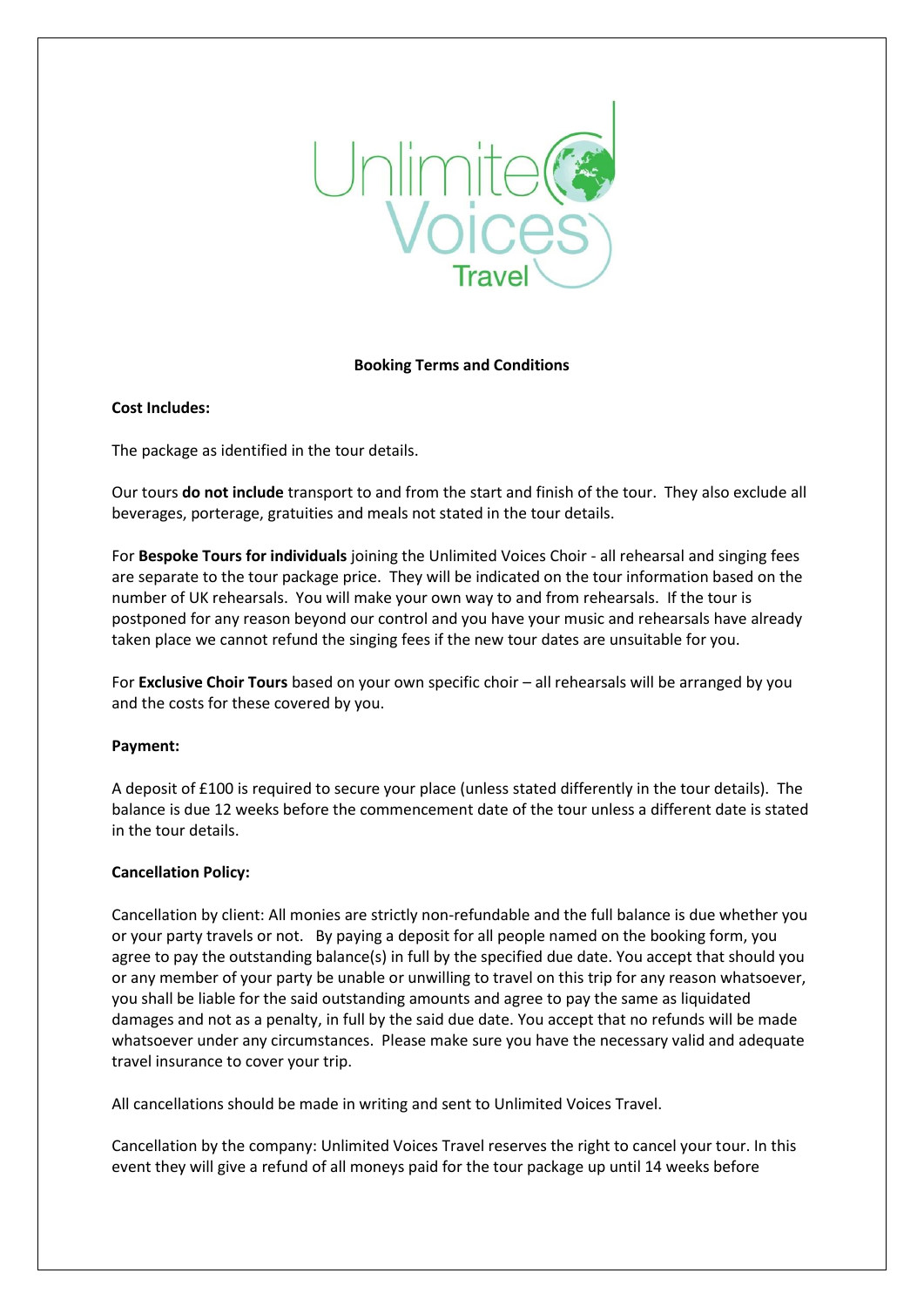departure. Please see separate note regarding rehearsal and singing fees. In no case except for reasons of war, natural disasters, fire, civil disturbances, epidemics, riots, terrorist action, closure of port or airport, industrial disputes, force majeure or similar events beyond our control will cancellation take place within 14 weeks of the departure date. In the event of a cancellation within 14 weeks under these conditions, Unlimited Voices Travel retains the right to make a partial refund at their own discretion.

Please note that all rehearsal and singing fees cannot be refunded once rehearsals have started even if it is within the period up until 14 weeks before departure.

## **Postponement of Any Tours**

We make every effort to run our tours on the dates they are scheduled. However, if for any reason beyond our control the tour has to be postponed all bookings will be transferred to the new date. If the new dates are unsuitable for you we will refund your payment less the deposits paid, to cover the work already undertaken. Please see separate notes regarding singing fees.

## **Insurance:**

Unlimited Voices Travel requires that you have adequate Travel Insurance. They require proof of this for all tours outside of the UK.

## **Surcharges:**

Unlimited Voices Travel can take no responsibility for changes in the economic climate that might affect the services of the suppliers. **The prices quoted are based on the current exchange rate.** We endeavour to ensure that your holiday will not be subject to any surcharge except for those resulting from fuel surcharges, currency fluctuations and government action. Should this occur any extra costs would be passed on to you.

## **Liability:**

We have taken all reasonable steps to ensure that proper arrangements have been made for our tours and that the suppliers of the services are efficient and reputable. Every booking is subject to the conditions imposed by our suppliers. We cannot be held liable for any loss or expenses suffered by you as a result of your late arrival at the start of the tour, or at any time during the tour, for other than reasons within our control. Any wilful damage to property is your sole responsibility and the company will not be responsible for any costs incurred due to such action or measures taken up by the various authorities or principals. Damage will be charged to you and must be paid for at that time. We cannot accept claims when an inferior vehicle is used as relief or replacement in an emergency. Unlimited Voices Travel reserves the right to withdraw any person at any time from a tour if their behaviour is likely to affect the smooth operation of the tour or adversely affect the enjoyment or safety of other passengers and we shall not be under any liability to such person whatsoever. This is without any liability whatsoever on the company's behalf for homeward travel arrangements or refund of tour costs. The decision of the Tour Director will be final.

Unlimited Voices Travel will not be held responsible for closure of any sites, restaurants or suppliers named in the tour itinerary. Under such circumstances every endeavour will be made to find an alternative. Unlimited Voices reserve the right to substitute hotels.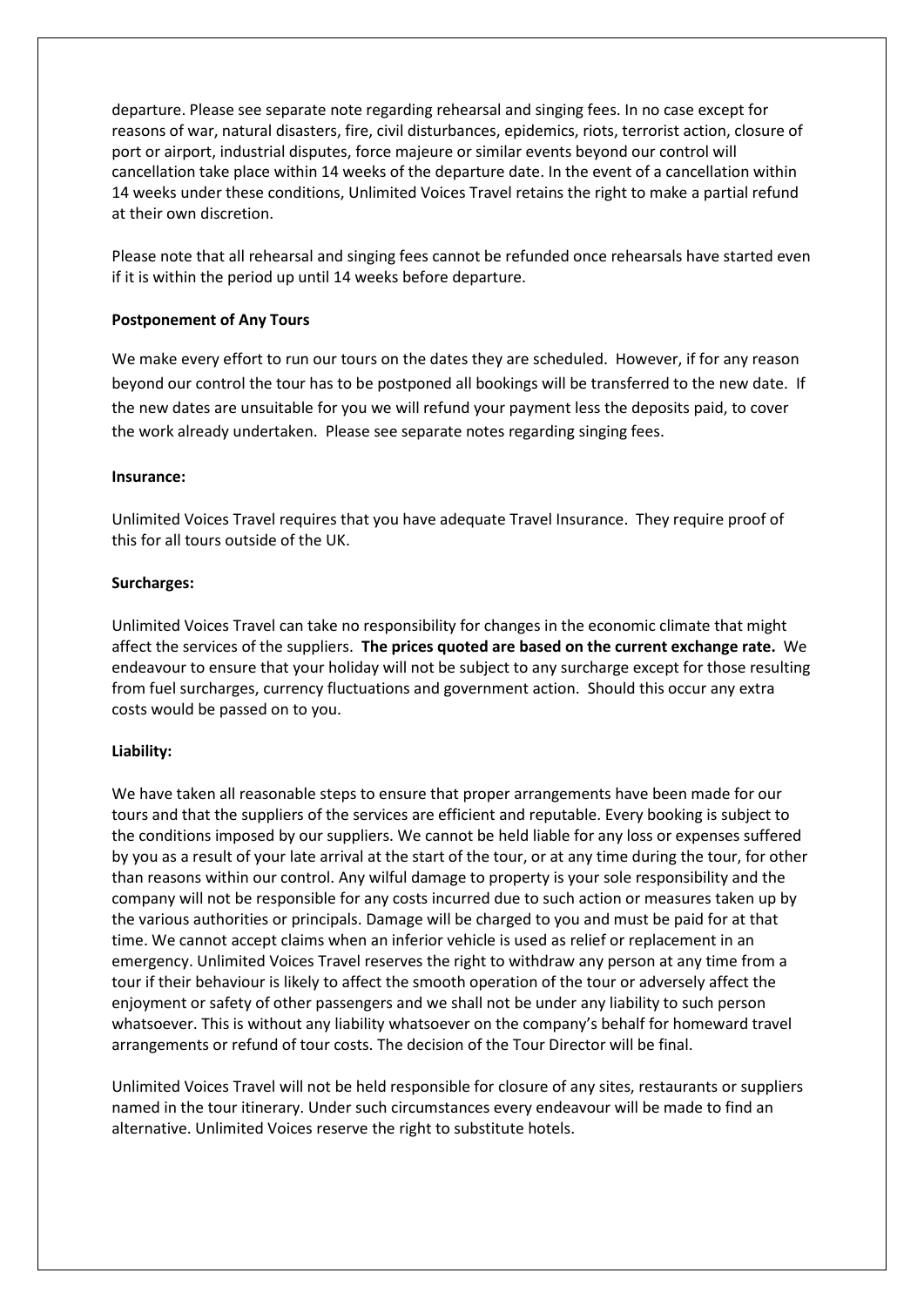With regard to singing locations, venues can at any time rescind our option to sing if such venues have to alter their programme of events at any time for reasons not known at the time of our booking. By applying for this trip and paying a deposit you are accepting that there cannot be 100 per cent certainty for the recitals to take place at the given location and that should the location rescind the option you are happy to sing elsewhere if this can be arranged. Should this happen we will look for alternative singing locations. However, please be aware of this when signing up for our singing tours as we are unable to make refunds in the unlikely event of this happening.

By applying for this trip and paying a deposit you acknowledge that rehearsing and performing recitals on singing holidays can be physically demanding, and may require performances in unusual places and on uneven ground, including steps, outdoor terrain, uneven floors in ancient buildings etc. By paying your deposit for this tour you accept that you are responsible for your own safety and well being and will opt out if you feel unsafe in any singing location. You accept that Unlimited Voices Travel cannot be held responsible for you in such circumstances and the choice is yours to take part, whether these are impromptu recitals or part of the scheduled itinerary.

In the event that a passport is lost or one of the group members is taken ill or has an accident, Unlimited Voices Travel will assist to the best of their ability but must reserve the right to carry on with the tour. It may be necessary to leave the tour member to rejoin later at his/her own expense.

# **Complaints:**

If you have a complaint during your tour, please notify your tour director immediately so that he/she can try to resolve the problem. If the matter is not resolved to your satisfaction, you should inform the company in writing within 28 days of the end of the holiday.

## **Photography:**

Photographs of all our tours, recitals, sightseeing, events etc are an integral part of our singing holidays. Please note your participation and that of all those named on your application form in the holiday is taken as your acceptance to be in such photographs without further reference to you. It is also taken as consent to use such photographs for purposes of social media, advertising, website and distribution of such images as necessary for the promotion of Unlimited Voices Travel.

## **Information Accuracy:**

All the facts in our published tour information and material about our suppliers and services are checked so that they are as accurate as possible before going to print. This information is compiled in advance and changes do happen that are not within our control. Such changes are regrettable and where a major change takes place, we will inform you whenever possible.

These are the standard terms and conditions for Unlimited Voices Travel. These conditions shall be interpreted, construed and enforced in all respects in accordance with English law and you and we each irrevocably agree to submit to the exclusive jurisdiction of the English Courts in respect of any dispute or claim arising out of or in connection with these conditions.